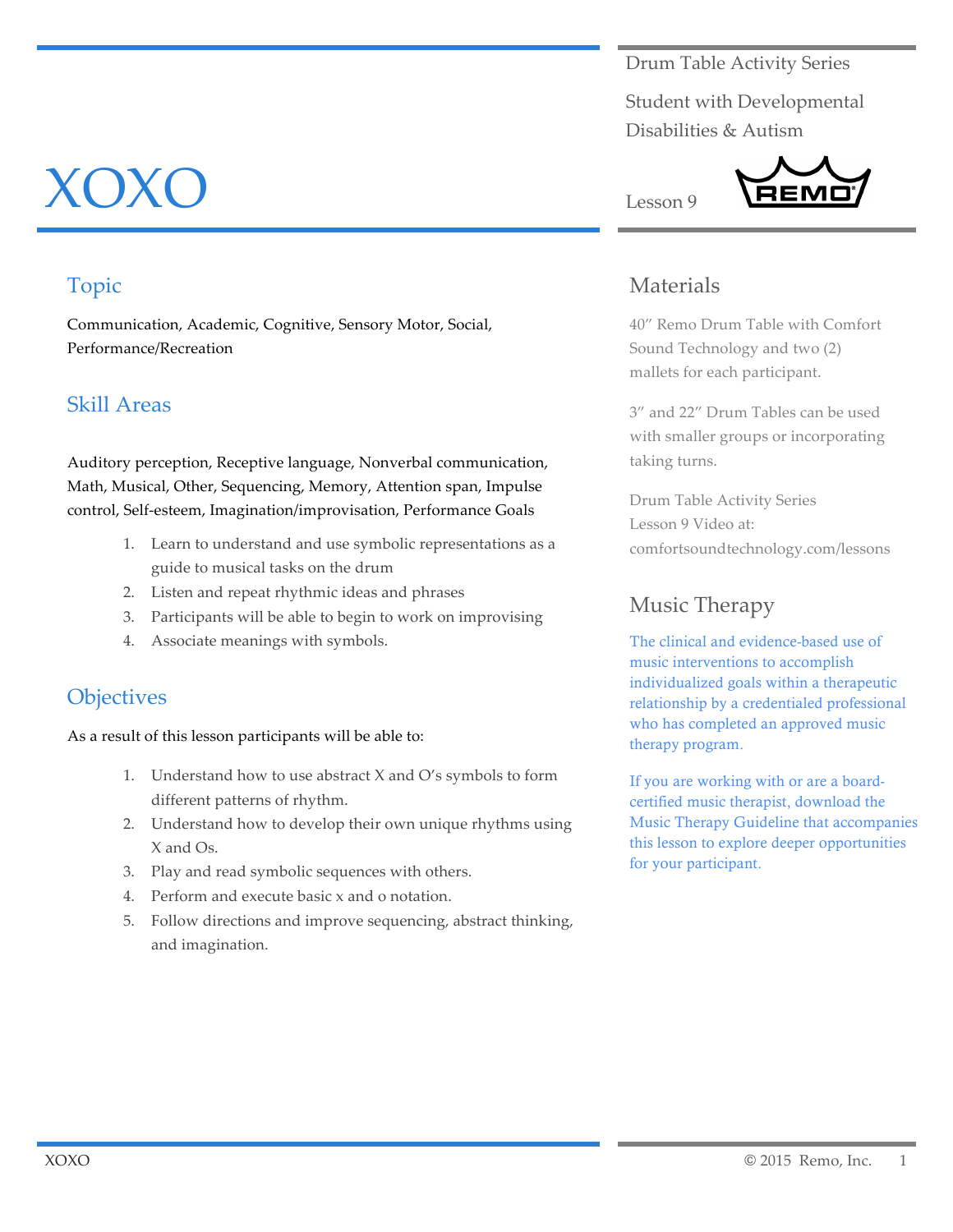## **Introduction**

Have participants seated or standing in a circle around the drum with room to stand and move around. Have all materials ready. Activity can be done for 15 minutes or longer if needed.

#### Instructions:

Introduce activity. Provide simple clear instructions slowly. Model each activity and ask conformational listening questions.

- 1. Explain the importance of listening when playing with others. Create clear messaging dependent on abilities of participants on how to copy or repeat what someone plays. Consider that with some groups with limited verbal communication simple nonverbal modeling may be the best approach. Begin by showing participant 4x4 graph drawn on dry erase white board. Chalk board, large paper can be used if white board is unavailable.
- 2. Draw or replicate fig. 1. Explain that X means play the drum one time and that means do not play. Demonstrate the counting of quarter notes 1234 and show how X fall on the counts. Remember the accuracy of the rhythm replication is not important. The only objective is to listen to others and try to follow directions making associations between symbol and playing or not playing.
- 3. After successful completion how to play the X on the beats. Begin by erasing an X and adding and O. Explain and demonstrate to not play when there is an O in the box. Then lead participants in playing boxes with  $\Omega$
- 4. Use Fig 2 as a guide. Play a couple rhythm passes around the table. Allow participants to lead the pass by creating their own rhythm to be passed. Encourage participants to create simple patterns/phrases using the X O notation on the board.

### Helpful Resources

American Music Therapy Assn (musictherapy.org)

The Comfort Sound (comfortsoundtechnology.com)

Remo, Inc. (remo.com)

#### **Credits**

These lessons authored by:

George Thompson Director of Music & Performing Arts Teri, Inc.

In collaboration with:

Terri Wiener, MT-BC Music Therapist Teri, Inc.

Remo, Inc.

#### Development:

- 1. You can use graph to begin teaching some basic music notation and reading. For example Fig 3 can demonstrate whole note, half notes, quarter notes, and eighth notes. After successful use you can replace X and O with standard notes and rests. Or replace with notation and no rests to demonstrate note values.
- 2. You can use X and O for creating a piece to perform or to help instruct other lesson or teaching rhythmic phrases or song forms.
- 3. Create or allow students to create other symbols for music notation, i.e. drum roll, right and left hand play, dynamics loud and soft, playing middle and side of drum, clicking mallets together, etc.